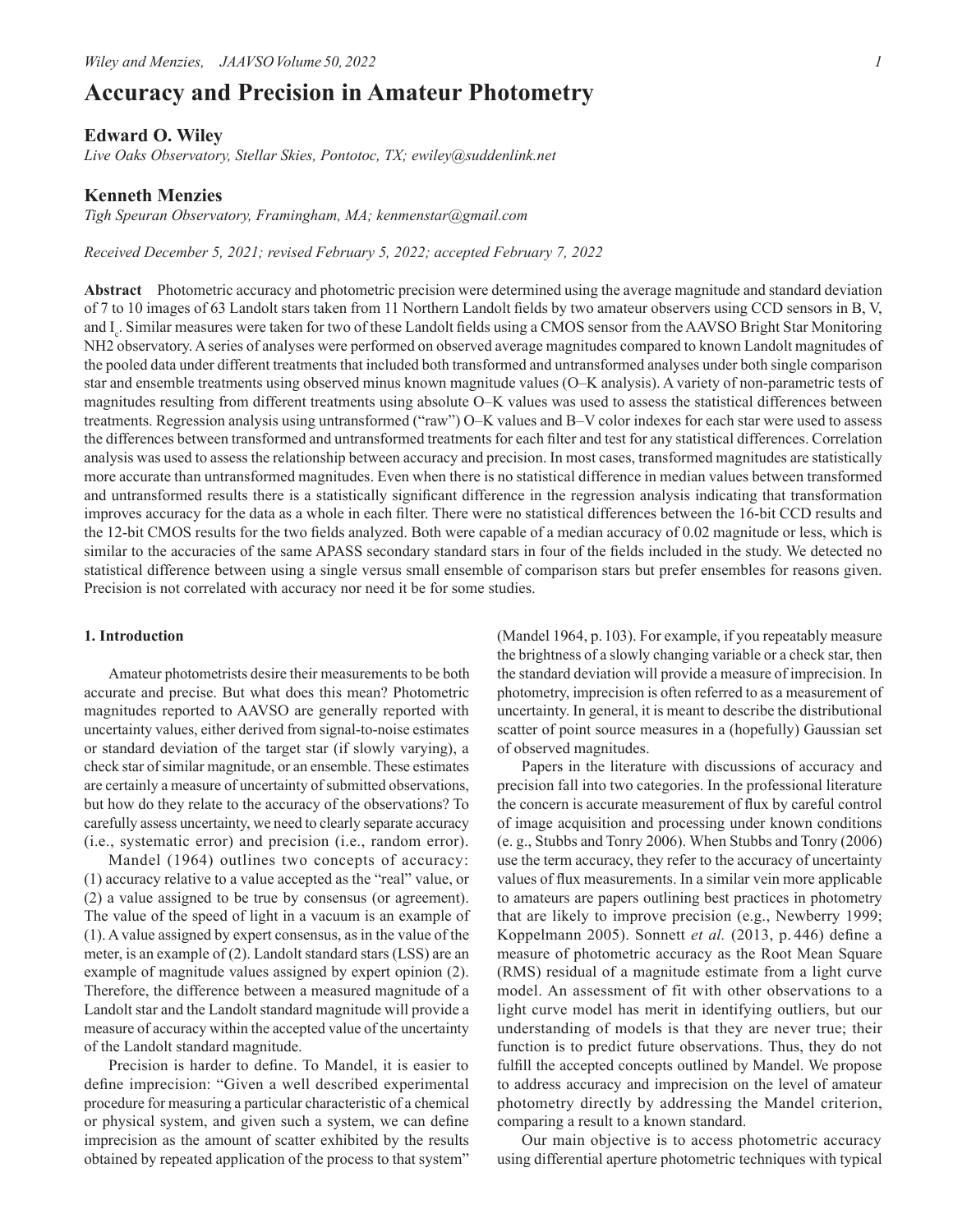amateur equipment and protocols. In doing so we hope to provide protocols for other amateurs to access their accuracy by imaging Landolt (or other) standard star fields. The ability to produce reasonably accurate results using standard stars gives confidence that measures of variable stars are also reasonably accurate in spite of the fact that no one can access the true accuracy of a variable at any given time of observation.

We assess accuracy using observed and known BVI<sub>c</sub> magnitude values of Landolt Standard Stars (LSS) by comparing their known accepted magnitudes (K) against their observed magnitudes (O) using O–K analysis, a variant of O–C analysis using the known magnitude rather than a magnitude computed from a model. Magnitudes reported by Landolt (2013) were derived by repeated measures over several nights. The uncertainties reported are "mean errors of means," and not directly comparable to uncertainties of a single nightly measure or the standard deviation of a series of measures. Thus, to directly compare our accuracy with the Landolt standard would require observations over multiple nights, a research method not likely to be employed by amateur photometrists. However, Landolt (1983, p.450) provides a method to calculate the "mean error for a single observation" by multiplying the square root of the number of nights the star was observed by the mean error of means. We performed these calculations on one field comprising all the stars of SA20 for B, V, and  $I_c$  magnitudes. Johnson V single observation error ranged from 0.001 to 0.011 magnitude: B from  $0.001$  to  $0.011$  magnitude, and  $I_c$  from  $0.002$  to  $0.018$ magnitude. These ranges are accuracy ranges, not precision ranges as the mean-of-means magnitude is taken as the known standard value. We conclude that any magnitude that we might measure, that is within 0.01 O–K, would be considered very accurate.

We evaluate various data reduction approaches for accuracy of magnitude estimates under transformed and untransformed protocols as well as for single comparison star versus ensemble comparison star protocols. Each such recalculation of the data is referred to as a "treatment." We ask four questions about both accuracy and precision:

1. Does transforming data into the standard Johnson-Cousins magnitude system  $(BVR<sub>c</sub>I<sub>c</sub>)$  using differential photometric protocols improve the accuracy of magnitude estimates?

2. If so, what is the effect on accuracy if we use more than one comparison star to form a small ensemble?

3. What is the relationship between accuracy and precision?

4. What differences are there between magnitude estimates made with two 16-bit CCD sensors and those taken with one 12-bit CMOS sensor?

### **2. Equipment**

The following systems were utilized to conduct this study: (a) Live Oaks Observatory (LOO). Location: 30.98°N 98.94°W. Mount: AstroPhysics Ap900 (German Equatorial). OTA: Celestron on HD with focal reducer, 280 mm f/7. Detector: Moravian G21600 Mk.1 (1536 $\times$ 1024 pixels,

9-micron square pixels, bin 1). Filters: B,V,I<sub>c</sub>. Flats: Light box. Capture software: PD CAPTURE. Reduction software: LESVEPHOTOMETRY (de Ponthière 2011) Field of View:  $24 \times 16$ arcminutes.

(b) Tigh Speuran Observatory (TSO). Location: 42.31°N 71.42°W. Mount: Paramount ME (German Equatorial). OTA: Hyperion, 317mm f/8. Detector: SBIG STL-6303e (3072×2048 pixels, 9-micron square pixels, bin 2). Filters: B,V,I<sub>c</sub>. Flats: Sky. Capture software: Maxim DL. Reduction software: LESVEPHOTOMETRY. Field of View:  $37 \times 25$  arcminutes.

(c) BSM\_NH2 Observatory (BSM-NH2). Location: 43.69°N 71.56°W. Mount: Paramount ME (German Equatorial). OTA: Takahashi Epsilon, 180 mm f/2.8. Detector: ZWO ASI-183 (5496 $\times$ 3672 pixels, 2.4-micron square pixels, bin 2, gain 0). Filters: B,V, I<sub>c</sub>. Flats: Sky. Capture software: MAXIM DL. Reduction software: LESVEPHOTOMETRY. Field of View:  $90 \times 60$  arcminutes.

#### **3. Methods**

Five Landolt fields were imaged at the LOO observatory and six Landolt fields were imaged at the TSO observatory, both using CCD imagers. Two Landolt fields were imaged at the BSM NH2 Bright Star Monitor Network observatory using a CMOS imager. Details of each field observed are shown in Table 1. Ten images were taken of each target field and calibrated using dark, flat, and bias frames. Acceptable images were uploaded to LESVEPHOTOMETRY for analysis, resulting in 7 to 10 images of each standard field. In LesvePhotometry standard field star magnitudes were downloaded from the AAVSO VSD comparison star database via the AAVSO VSP chart-creation software. For each field, a surrogate target star that was not a Landolt Standard Star (LSS) was selected as the target; the resulting sequences (LSS comparison stars and target) were saved as a master sequence in an Excel® workbook. The surrogate target was not analyzed but used as a place holder required by LESVEPHOTOMETRY.

LESVEPHOTOMETRY (LP) uses terms differently than AAVSO. The AAVSO "comparison" star is designated in LP with "R" (reference). An ensemble of these comparison stars would all be labeled "R" in LP but labeled as a comparison star ensemble in AAVSO nomenclature. The check star is the same in both nomenclatures. However, in LP we can introduce additional

Table 1. Observatories, detectors, and image fields.

| <i>Observatory</i>  | Detector    | Field      | Date       |
|---------------------|-------------|------------|------------|
| 1.00                | CCD         | $SA20-SF4$ | 1/18/2020  |
| 1.00                | <b>CCD</b>  | SA32-SF1   | 11/24/2019 |
| 1.00                | <b>CCD</b>  | SA26-SF1   | 2/25/2020  |
| 1.00                | <b>CCD</b>  | SA95 (SW)  | 1/19/2020  |
| 1.00                | <b>CCD</b>  | SA98-SF1   | 2/24/2020  |
| <b>TSO</b>          | <b>CCD</b>  | SA20-SF2   | 2/20/2020  |
| <b>TSO</b>          | <b>CCD</b>  | SA23-SF1   | 2/21/2020  |
| <b>TSO</b>          | <b>CCD</b>  | $SA23-SF4$ | 4/24/2021  |
| <b>TSO</b>          | <b>CCD</b>  | SA26-SF1   | 2/23/2020  |
| <b>TSO</b>          | CCD         | SA32-SF4   | 4/24/2021  |
| <b>TSO</b>          | <b>CCD</b>  | SA38       | 6/8/2020   |
| BSM NH <sub>2</sub> | <b>CMOS</b> | SA38       | 7/7/2020   |
| BSM NH <sub>2</sub> | <b>CMOS</b> | SA32-SF4   | 4/24/2021  |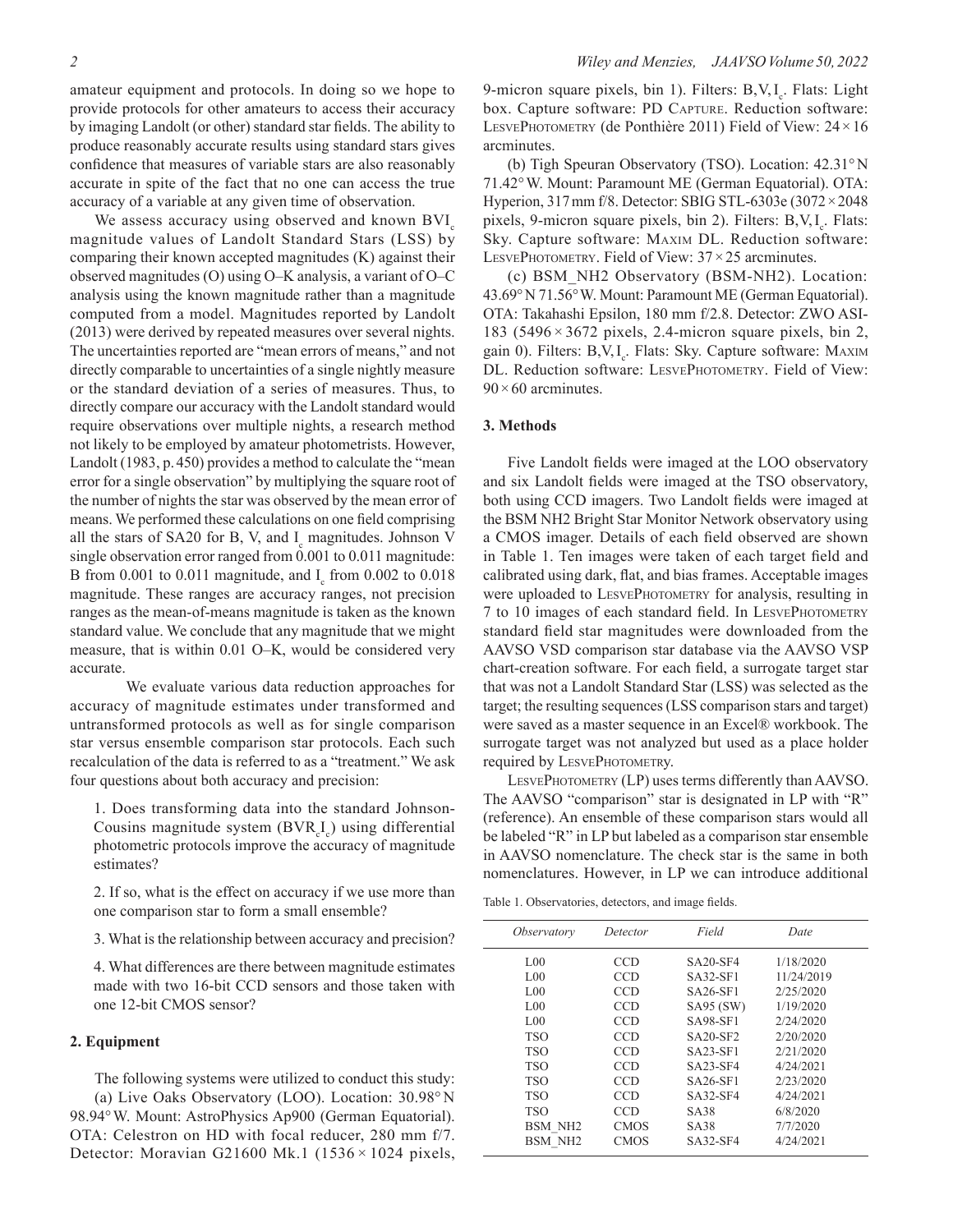stars that would function as additional check stars by designating these available comparison stars with the LP designation "C." In a Landolt field this allows for several standard stars to function as "targets" for magnitude estimation.

A number of templates were produced from the master sequence with different combinations of standard stars to be treated as Landolt targets for magnitude estimation (CK and C stars in LP terms) and one or more stars to be treated as comp stars (R in LP). Each combination is herein termed a "treatment." Transformed treatments were labeled with "-T," and untransformed treatments with "-NT." We use the more familiar AAVSO terminology, so "1C-NT" refers to a treatment with one comparison star  $(R)$ , one check star  $(CK)$ , and a variable number of additional Landolt standard stars as "target" check stars (C). Treatments were as follows:

(a) 1C: single comparison star (R), one check (CK), and all remaining LSS as additional "target" check stars (C). Both a transformed treatment (1C-T) and untransformed treatment (1C-NT) analysis were performed. They were applied to all image sets.

(b) 2C: two-star comparison ensemble (R), one check (CK), and all remaining LSS as additional "target" check stars (C). As above, both transformed and untransformed treatments were performed (e.g., treatments 2C-T, 2C-NT). Two iterations of 2C analysis were performed, switching two reference comparison stars for two comp stars (e.g., switching two "R" comps to two "C" comps and vice versa) to increase sample size. They were applied only to the LOO image sets.

(c) allC: All but two LSS as an ensemble (R), with one check and one additional "target" check star (C). The allC analyses were iterated so that each LSS, in turn, was a "target," one was a check, and the remaining were a comparison ensemble (Rs). So, if the field comprised five LSS, there were five analyses. This analysis was only performed on transformed data for reasons given in the discussion and applied only to the LOO image sets.

(d) 3C: Ensemble of three comparison(R), one check (CK), and all remaining LSS as "target" check stars (C). Both transformed and untransformed analyses (3C-T, 3C-NT) were performed, and applied to both TSO and BSM-NH2 image sets, including CCD and CMOS images, respectively.

Differential aperture photometry was performed in LESVEPHOTOMETRY. Results were sorted in Excel® spreadsheets by  $BVI_c$  filter and treatment  $(T, NT)$ . The magnitudes of target stars (CK and C stars) were averaged ( $N = 7-10$ , depending on image quality) and the standard deviations were calculated as a measure of precision. In addition to our observations, AAVSO Photometric All-Sky Survey (APASS; Henden *et al.* 2018) standard magnitudes are known for four of the Landolt Standard Fields (SA20-SF4, SA23-SF1, SA95, and SA98) for both the Johnson B and Johnson V bandpasses.We performed O–K analysis of the APASS magnitudes to compare to our own results.

Statistical tests, regression analysis, and boxplot visualizations of central tendencies and variation were conducted under the assumption that the measures of stars in the same and different fields for each filter could be combined into a single population of measures. Data were organized by filter and treatment. Statistically significant differences are denoted by an asterisk (\*) in the tables.



Figure 1. Frequency distributions of Johnson B filter results from Live Oak Observatory. Upper plot: frequency distribution of the O–K values of the One Comparison Star transformed analysis (1C-T). Lower plot: the same data except the O–K values have been transformed to absolute values.

The questions concerning accuracy of observed measures were addressed using observed minus known (O–K) magnitude analyses similar to the more familiar O–C (observed minus calculated) analyses. Values of O–K may be positive or negative. Untransformed ("raw") O–K values may lead to spurious estimates of accuracy since  $O-K = -0.1$  and  $O-K$  $= +0.1$  average to a perfect agreement/accuracy of O–K = 0 when, in fact, both estimates are off by 0.1 magnitude. Thus, absolute values of O–K are more appropriate to assess accuracy. However, transforming O–K values to absolute O–K values sometimes resulted in data distributions that were not normally distributed (Figure 1a, b). Because of this we chose to express central tendencies as medians and adopted a non-parametric approach to evaluate the equality of median absolute O–K values for different treatments.

We used box plots prepared in  $\text{EXEC}^{\circledast}$  to visualize medians and interquartile ranges of different treatments chosen for statistical treatment. Median and interquartile range (IQR) were conducted using a convenient on-line calculator (https://www.calculatorsoup.com).

Statistical comparisons consisted of analyzing the difference between different treatments under the null hypothesis that median values of absolute O–K were statistically identical. However, these data are frequently not normally distributed, and they are also highly correlated, that is, consisting of data of the same star under different treatments. Because of this, we evaluate the null hypothesis that the observed absolute O–K values between treatments are statistically identical using the Wilcoxon Signed Rank test, a non-parametric test designed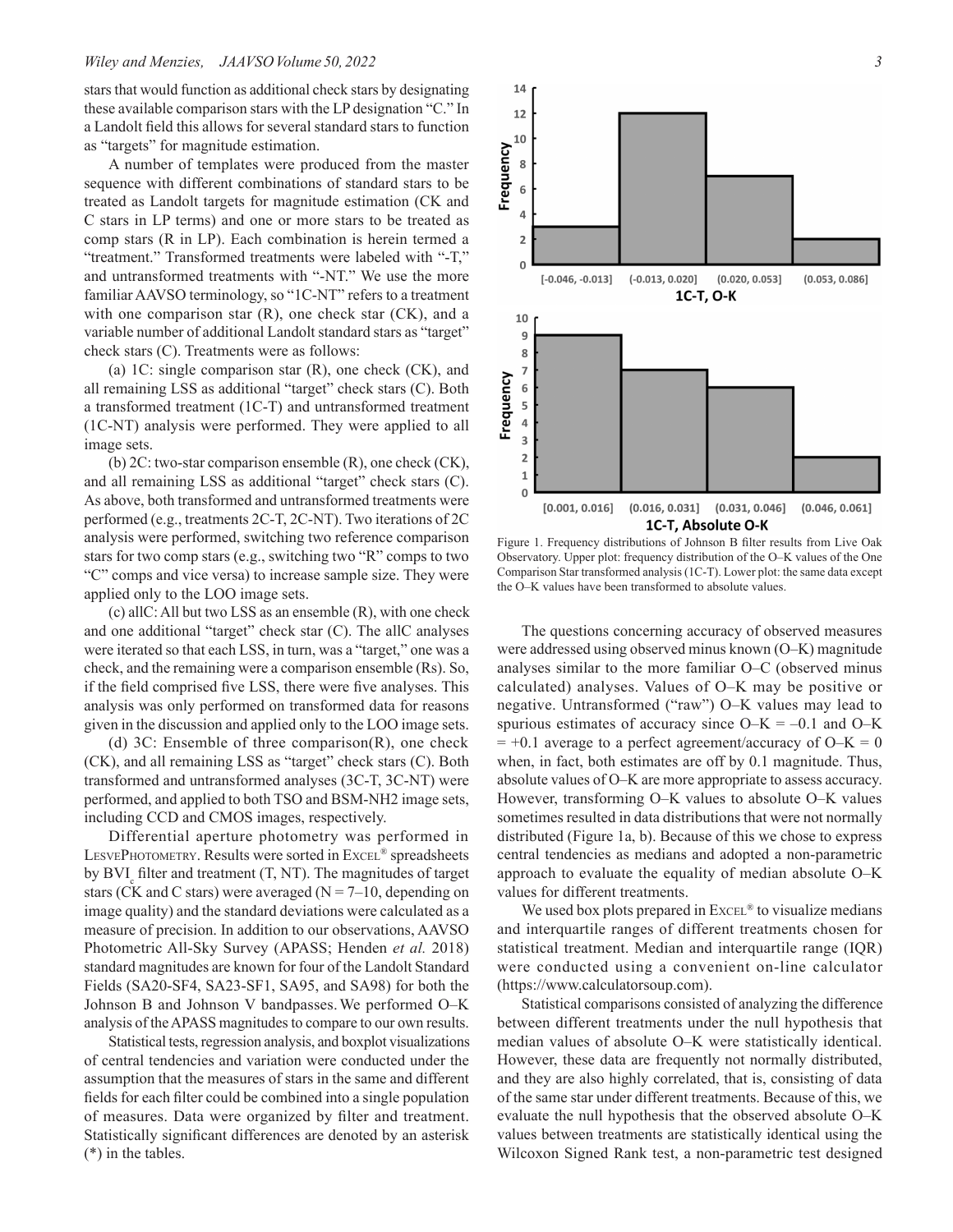to evaluate the effects of treatment when the samples are correlated, as is the case here. Where sample size was different between treatments (e.g., 1C data versus 2C data), restricted matrices were prepared that contain only stars common to both analyses. This meets a necessary condition of the Wilcoxon test that requires paired data. Otherwise, all stars were included for 1C-NT versus 1C-T. The null hypothesis is that the medians of the absolute O–K values and their distributions were statistically similar at the  $p = 0.05$  significance level. The tests were conducted on a convenient on-line calculator (https://www.socscistatistics.com).

Questions about the effects of transformation are addressed with untransformed ("raw") O–K values and regression analysis in Excel®. The B–V color index was designated as the independent variable and the O–K value was designated as the dependent variable. In each treatment the significance of the B–V color index to predict the O–K value was taken as the effect of transformation under the hypothesis that a significant lack of prediction (acceptance of the null hypothesis that there was no association between B–V and O–K,  $p = >0.05$ ) indicates the positive result of a successful transformation to the Standard Magnitude System. For example, if 1C-NT rejects the null and a 1C-T accepts the null, this indicates that transformation is effective. How effective is a matter of each individual measure, but the overall effect can be judged by the slope of the least-squares fit. A perfect transformation would result in a flat (zero slope) least-squares fit along the  $O-K = 0$ axis. Lack of independence prevents further tests.

Precision was determined by a correlation analysis of absolute O–K and the standard deviation of the mean value of 7 to 10 individual measures of each target star. Correlation analysis was conducted using regression analysis in Excel® where the "Multiple R" value is the correlation coefficient, and a significant value is returned.

# **4. CCD accuracy and precision—results and discussion**

Absolute O–K medians and variation around the median for each treatment are reported in Table 2 and visualized in Figure 2. The general trend is for untransformed data to be less accurate (i.e., larger O–K) and have greater variation (i.e., broader IQR) than transformed data. Most obvious findings were the Johnson B results where both LOO and TSO data show significant differences between untransformed absolute O–K averages (range 0.024–0.076) compared to transformed averages (0.012– 0.019). A similar, albeit less dramatic, difference was noted for Cousins  $I_c$ . TSO Johnson V also showed improvement for the TSO analyses, but LOO Johnson V showed little to no transformation effect. To informally compare our results to APASS secondary standards we also show box plots of median, quartile, and range variation of transformed Johnson B and V magnitudes of APASS stars from four of the fields that had those data (Figure 2). We note that our transformed data compare well with the APASS data.

The average precision is also reported in Table 2. Precision estimates do not show any obvious differences between transformed and untransformed accuracy estimates. The range of standard deviation among both transformed (0.006–0.019)

Table 2. Summary data for combined standard fields, CCD.

| Obs.            | Filter                | Treatment | Median     | <b>IOR</b> | Precision | N  |
|-----------------|-----------------------|-----------|------------|------------|-----------|----|
|                 |                       |           | Abs. $O-K$ | $O-K$      |           |    |
|                 |                       |           |            |            |           |    |
| LO <sub>O</sub> | B                     | $1C-NT$   | 0.062      | 0.092      | 0.013     | 24 |
| LO <sub>O</sub> | B                     | $1C-T$    | 0.019      | 0.031      | 0.016     | 24 |
| L <sub>0</sub>  | B                     | $2C-NT$   | 0.076      | 0.081      | 0.013     | 24 |
| LO <sub>O</sub> | B                     | $2C-T$    | 0.014      | 0.023      | 0.019     | 29 |
| LOO             | B                     | allC      | 0.021      | 0.023      | 0.012     | 29 |
| <b>LOO</b>      | V                     | $1C-NT$   | 0.011      | 0.01       | 0.008     | 24 |
| LOO             | V                     | $1C-T$    | 0.01       | 0.009      | 0.009     | 24 |
| LO <sub>O</sub> | V                     | 2C-NT     | 0.001      | 0.017      | 0.006     | 29 |
| LO <sub>O</sub> | V                     | $2C-T$    | 0.009      | 0.016      | 0.006     | 29 |
| LO <sub>O</sub> | V                     | allC      | 0.001      | 0.016      | 0.01      | 29 |
| LO <sub>O</sub> | $I_{\rm c}$           | $1C-NT$   | 0.024      | 0.031      | 0.01      | 25 |
| LOO             |                       | $1C-T$    | 0.005      | 0.014      | 0.011     | 25 |
| LOO             | $\rm I_c$             | $2C-NT$   | 0.011      | 0.085      | 0.008     | 28 |
| LO <sub>O</sub> | $\mathbf{I}_{\rm c}$  | $2C-T$    | 0.001      | 0.039      | 0.009     | 29 |
| LO <sub>O</sub> | $\rm I_c$             | allC      | 0.002      | 0.01       | 0.009     | 29 |
| <b>TSO</b>      | B                     | $1C-NT$   | 0.032      | 0.03       | 0.016     | 34 |
| <b>TSO</b>      | B                     | $1C-T$    | 0.012      | 0.014      | 0.015     | 34 |
| <b>TSO</b>      | B                     | 3C-NT     | 0.024      | 0.0385     | 0.014     | 24 |
| <b>TSO</b>      | B                     | $3C-T$    | 0.013      | 0.0185     | 0.015     | 24 |
| <b>TSO</b>      | V                     | $1C-NT$   | 0.014      | 0.015      | 0.01      | 34 |
| <b>TSO</b>      | V                     | $1C-T$    | 0.009      | 0.009      | 0.011     | 34 |
| <b>TSO</b>      | V                     | 3C-NT     | 0.013      | 0.023      | 0.008     | 24 |
| <b>TSO</b>      | V                     | $3C-T$    | 0.007      | 0.0115     | 0.009     | 24 |
| <b>TSO</b>      | $\mathcal{I}_{\rm c}$ | $1C-NT$   | 0.021      | 0.017      | 0.017     | 34 |
| <b>TSO</b>      | $I_c$                 | $1C-T$    | 0.011      | 0.012      | 0.018     | 34 |
| <b>TSO</b>      | $I_c$                 | 3C-NT     | 0.013      | 0.0175     | 0.015     | 24 |
| <b>TSO</b>      | $I_c$                 | $3C-T$    | 0.009      | 0.0135     | 0.016     | 24 |
|                 |                       |           |            |            |           |    |



Figure 2. Boxplots of different treatments of absolute O–K values for different treatments Landolt standard stars taken with the telescopes and CCD cameras at (upper plot) the Tigh Speuran Observatory (TSO) and (lower plot) The Live Oak Observatory (LOO), with a comparison of APASS photometry on selected Landolt fields. Median values are horizonal bars within the quartile variation boxes, ranges are the vertical bars, outliers are circles.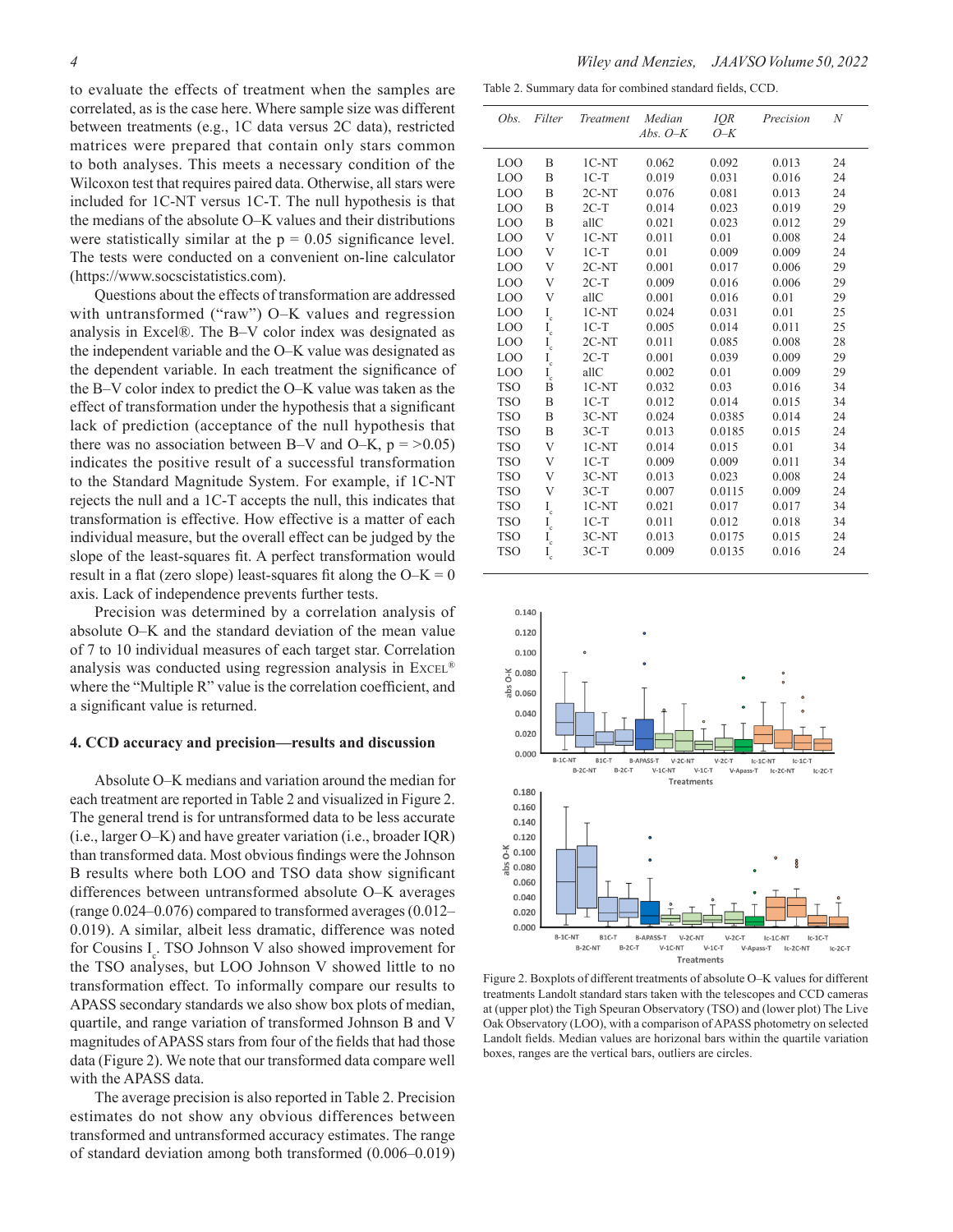and untransformed treatment/analyses (0.006–0.017) were almost identical.

Given the general trend that untransformed data appear less accurate (i.e., larger absolute O–K value), on the whole, than transformed data, we evaluated the null hypothesis that absolute O–K medians were statistically equal in paired treatments (Table 3). In general, tests between transformed versus untransformed absolute O–K values were significantly different (e.g., 1C-NT versus 1C-T). In contrast, tests between transformed data (1C-T versus 3C-T or 1C-NT versus 3C-NT) were not significant at the  $p = 0.05$  significance level (Table 3). There were three exceptions, two Cousins  $I_c$  from TSO and one Johnson V from LOO (easily identified in Figure 2).

Given the precision values in Table 2, we evaluated the null hypothesis that there was a correlation between precision and accuracy as measured by absolute O–K values (Table 4). We found only five of 24 correlations to be significant ( $p =$ 0.05). We note that the stars used in this study were picked by us based on what we interpreted as stars with sufficient SNR (e.g., SNR>20) to expect reasonable photometry. We conclude that under these conditions there is no correlation between accuracy and precision. This supports the fact that accuracy and precision measure different uncertainties (i.e., systematic error vs. random error). We would expect a correlation between SNR, magnitude, and precision (with standard deviation increasing as SNR decreases), but that was not studied here, nor could we investigate the relationship between SNR and accuracy because LesvePhotometry does not return SNR values for our target/ check stars. We speculate that pushing the limits of target SNR under difficult or suboptimal seeing conditions would affect both precision and accuracy.

Given Wilcoxon analyses (Table 3) that showed a predominance of significant differences between the accuracy of transformed and untransformed analyses, we explored the effect of transformation on color correlation by performing least-squares fits to pairs of comparable treatments with the color index B–V as the independent variable and the "raw" untransformed O–K value as the dependent variable. The null hypothesis for each analysis is that the slope fit is not statistically different from a slope  $= 0$  ( $p = 0.05$ ). Acceptance of the null hypothesis (and its associated small coefficient of determination) is interpreted herein as a successful color transformation as there would be no statistical association between the B–V color index of a star and its estimated magnitude for a particular filter. Rejection of the null (and a higher coefficient of determination) would imply either untransformed or poorly transformed estimates.

Regression analyses results are reported in Table 4. All untransformed analyses reject the null hypotheses. That is, in all untransformed analysis there was a significant slope fitted to the data and the magnitude of that slope was significantly different from the null of slope  $= 0$ . In contrast, twenty-one transformed analyses accept the null. That is, the line fitted to the data have a slope that is statistically flat (slope  $= 0$ ). A visualization of two regression analyses from TSO for the Johnson B filter using a single comparison star and the same ensemble using three comparison stars are shown in Figure 3 to illustrate these differences. The transformed fits are close

Table 3. Wilcoxon test results, CCD<sup>1</sup>.

| <i><b>Observatory</b></i> | Filter                     | Treatment    | N  | z-Value p  |  |
|---------------------------|----------------------------|--------------|----|------------|--|
| <b>TSO</b>                | B                          | 1C-NT/1C T   | 33 | $< 0.001*$ |  |
| <b>TSO</b>                | B                          | 3C-NT/3C-T   | 24 | $0.006*$   |  |
| <b>TSO</b>                | B                          | $1C-T/3C-T$  | 24 | 0.920      |  |
| <b>TSO</b>                | B                          | 1C-NT/3C-NT  | 24 | 0.406      |  |
| <b>TSO</b>                | V                          | 1C-NT/1C T   | 24 | $0.004*$   |  |
| <b>TSO</b>                | V                          | 3C-NT/3C-T   | 23 | $0.031*$   |  |
| <b>TSO</b>                | V                          | $1C-T/3C-T$  | 22 | 0.162      |  |
| <b>TSO</b>                | V                          | 1C-NT/3C-NT  | 20 | 0.379      |  |
| <b>TSO</b>                | $\mathcal{I}_{\mathbf{c}}$ | 1C-NT/1C T   | 22 | 0.072      |  |
| <b>TSO</b>                |                            | 3C-NT/3C-T   | 23 | 0.11       |  |
| <b>TSO</b>                | $I_c$ $I_c$                | $1C-T/3C-T$  | 24 | 0.575      |  |
| <b>TSO</b>                | $I_c$                      | 1C-NT/3C-NT  | 21 | 0.453      |  |
| LO <sub>O</sub>           | $\overline{B}$             | $1C-NT/1C-T$ | 24 | $0.001*$   |  |
| LO <sub>O</sub>           | B                          | 2C-NT/2C-T   | 24 | $0.001*$   |  |
| LO <sub>O</sub>           | B                          | $1C-T/2C-T$  | 22 | 0.952      |  |
| LO <sub>O</sub>           | B                          | 1C-T/allC-T  | 23 | 0.412      |  |
| LO <sub>O</sub>           | B                          | 1C-NT/2C-NT  | 24 | 0.646      |  |
| LO <sub>O</sub>           | $\mathcal{I}_{\rm c}$      | $1C-NT/1C-T$ | 23 | $0.001*$   |  |
| LO <sub>O</sub>           | $I_c$                      | $2C-NT/2C-T$ | 17 | $0.01*$    |  |
| LO <sub>O</sub>           | $I_c$                      | $1C-T/2C-T$  | 22 | 0.952      |  |
| LO <sub>O</sub>           | $I_c$                      | 1C-T/allC-T  | 19 | 0.184      |  |
| LO <sub>O</sub>           | $\mathbf{I}_{\rm c}$       | 1C-NT/2C-NT  | 24 | 0.124      |  |
| LO <sub>O</sub>           | V                          | $1C-NT/1C-T$ | 19 | 0.276      |  |
| LO <sub>O</sub>           | V                          | 2C-NT/2C-T   | 18 | $0.003*$   |  |
| LOO                       | V                          | $1C-T/2C-T$  | 24 | 0.944      |  |
| LO <sub>O</sub>           | V                          | 1C-T/allC-T  | 24 | 0.834      |  |
| LO <sub>O</sub>           | V                          | 1C-NT/2C-NT  | 24 | 0.124      |  |
|                           |                            |              |    |            |  |

*1N, number of observations varies due to ties.*

Table 4. Correlation and regression analyses of CCD Observations<sup>1</sup>.

| Obs.            | Filter/<br>Treatment | Corr.<br>Pearson r | Regress<br><i>p</i> -value | $R$ -sqr. | p-value            | $\boldsymbol{N}$ |
|-----------------|----------------------|--------------------|----------------------------|-----------|--------------------|------------------|
| LOO             | $B/1C-NT$            | 0.1064             | 0.61                       | 0.8       | ${}_{\leq 0.001*}$ | 25               |
| LO <sub>O</sub> | $B/1C-T$             | 0.197              | 0.36                       | 0.153     | 0.059              | 24               |
| LO <sub>O</sub> | $B/2C-NT$            | 0.3726             | $0.04*$                    | 0.65      | ${}< 0.0004*$      | 31               |
| LOO             | $B/2C-T$             | 0.1303             | 0.48                       | 0.022     | 0.423              | 31               |
| LO <sub>O</sub> | V/1C NT              | 0.042              | 0.85                       | 0.216     | $0.022*$           | 23               |
| LO <sub>O</sub> | $V/1C-T$             | 0.0899             | 0.68                       | 0.338     | $0.003*$           | 24               |
| LOO             | $V/2C-NT$            | 0.0407             | 0.83                       | 0.065     | 0.167              | 30               |
| LO <sub>O</sub> | $V/2C-T$             | 0.0793             | 0.68                       | 0.259     | $0.004*$           | 30               |
| LO <sub>O</sub> | $I/I$ C-NT           | 0.2099             | 0.32                       | 0.671     | ${}< 0.00001*$     | 24               |
| LO <sub>O</sub> | $I/1C-T$             | 0.4171             | $0.04*$                    | 0.025     | 0.769              | 24               |
| LO <sub>O</sub> | $I/2C-NT$            | 0.0605             | 0.75                       | 0.15      | $0.034*$           | 30               |
| LO <sub>O</sub> | $I/2C-T$             | 0.3349             | 0.08                       | 0.011     | 0.589              | 24               |
| <b>TSO</b>      | $B/1C-NT$            | 0.2489             | 0.16                       | 0.513     | ${}< 0.001*$       | 33               |
| <b>TSO</b>      | $B/1C-T$             | 0.2874             | 0.1                        | 0.033     | 0.315              | 32               |
| <b>TSO</b>      | $B/3C-NT$            | 0.4021             | $0.046*$                   | 0.697     | ${}< 0.001*$       | 33               |
| <b>TSO</b>      | $B/3C-T$             | 0.4181             | 0.053                      | 0.006     | 0.723              | 25               |
| <b>TSO</b>      | V/IC NT              | 0.0038             | 0.98                       | 0.448     | ${}< 0.001*$       | 32               |
| <b>TSO</b>      | $V/1C-T$             | 0.1843             | 0.3                        | 0.126     | $0.042*$           | 33               |
| <b>TSO</b>      | $V/3C-NT$            | 0.0108             | 0.96                       | 0.409     | $0.001*$           | 24               |
| <b>TSO</b>      | $V/3C-T$             | 0.2041             | 0.35                       | 0.086     | 0.173              | 22               |
| <b>TSO</b>      | $I/I$ C-NT           | 0.2655             | 0.13                       | 0.413     | ${}< 0.001*$       | 33               |
| <b>TSO</b>      | $I/1C-T$             | 0.794              | $< 0.001*$                 | 0.004     | 0.741              | 33               |
| <b>TSO</b>      | $I/3C-NT$            | 0.3059             | 0.15                       | 0.277     | $0.007*$           | 33               |
| <b>TSO</b>      | $I/3C-T$             | 0.737              | $< 0.001*$                 | 0.054     | 0.286              | 23               |

*1  Filter/Treatment is filter and treatment; Corr. Pearson r is Pearson r of the correlation between the absolute O–K and the standard deviation of N stars; p(r) probability of rejecting the null hypothesis that absolute O–K values are correlated with standard deviation (a measure of precision). R-sqr. is the coefficient of determination of (B–V|untransformed O–K) of N stars; p(R-sq) tests the null hypothesis is that the slope of the least squares fit is zero (0). N is the number of Landolt standard stars used in each analysis.*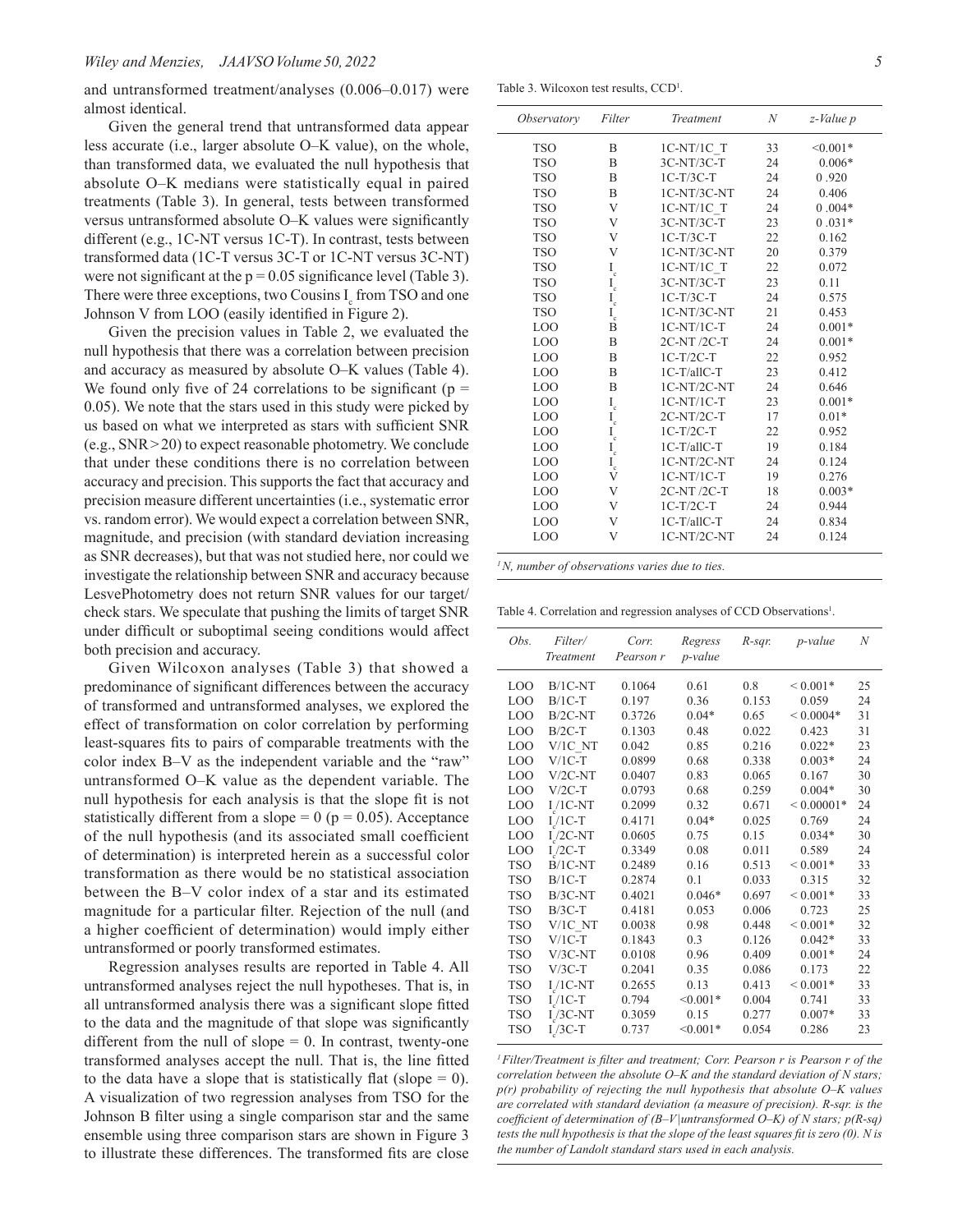Table 5. Summary data, combined standard fields, CMOS.

| <i>Observatory</i>  | Filter      | Treatment | Median<br>abs. $O-K$ | IOR<br>$O-K$ | Precision | N  |
|---------------------|-------------|-----------|----------------------|--------------|-----------|----|
| BSM-NH <sub>2</sub> | R           | $1C-NT$   | 0.006                | 0.039        | 0.004     | 18 |
| BSM-NH <sub>2</sub> | R           | $1C-T$    | 0.016                | 0.016        | 0.004     | 18 |
| BSM-NH <sub>2</sub> | B           | $3C-NT$   | 0.016                | 0.016        | 0.01      | 14 |
| BSM-NH <sub>2</sub> | B           | $3C-T$    | 0.011                | 0.012        | 0.01      | 14 |
| BSM-NH <sub>2</sub> | V           | $1C-NT$   | 0.016                | 0.022        | 0.004     | 18 |
| BSM-NH <sub>2</sub> | V           | $1C-T$    | 0.022                | 0.027        | 0.003     | 18 |
| BSM-NH <sub>2</sub> | V           | $3C-NT$   | 0.009                | 0.017        | 0.01      | 14 |
| BSM-NH <sub>2</sub> | V           | $3C-T$    | 0.012                | 0.016        | 0.01      | 14 |
| BSM-NH <sub>2</sub> | $\rm I_c$   | $1C-NT$   | 0.019                | 0.032        | 0.008     | 18 |
| BSM-NH <sub>2</sub> | I<br>'n.    | $1C-T$    | 0.015                | 0.023        | 0.009     | 18 |
| BSM-NH <sub>2</sub> | I<br>.<br>C | $3C-NT$   | 0.014                | 0.025        | 0.014     | 14 |
| BSM-NH <sub>2</sub> | $I_c$       | $3C-T$    | 0.014                | 0.011        | 0.015     | 14 |

Table 6. Wilcoxon test results, CMOS and CMOS/CCD<sup>1</sup>.

| Observatory         | Filter               | Treatment    | N  | z-Value p        | w-Value p |
|---------------------|----------------------|--------------|----|------------------|-----------|
| BSM-NH <sub>2</sub> | B                    | $1C-NT/1C-T$ | 18 | 0.347            | >0.05     |
| BSM-NH <sub>2</sub> | R                    | $3C-NT/3C-T$ | 14 | $\dagger 0.022*$ | < 0.5     |
| <b>BSM-NH2</b>      | V                    | $1C-NT/1C-T$ | 18 | 0.928            | >0.05     |
| BSM-NH <sub>2</sub> | V                    | $3C-NT/3C-T$ | 14 | 0.726            | >0.05     |
| BSM-NH <sub>2</sub> | $\mathbf{I}_{\rm c}$ | $1C-NT/1C-T$ | 18 | 0.267            | >0.05     |
| BSM-NH <sub>2</sub> | L<br>'n              | $3C-NT/3C-T$ | 14 | 0.952            | >0.05     |
| CMOS/CCD            | $B^*$                | $1C-NT$      | 18 | $0.040*$         | < 0.05    |
| <b>CMOS/CCD</b>     | $R^*$                | $1C-T$       | 18 | $0.031*$         | < 0.05    |
| <b>CMOS/CCD</b>     | B                    | $3C-NT$      | 14 | 0.529            | >0.05     |
| <b>CMOS/CCD</b>     | R                    | $3C-T$       | 14 | 0.298            | >0.05     |
| CMOS/CCD            | V                    | $1C-NT$      | 15 | 0.177            | >0.05     |
| CMOS/CCD            | $V^{**}$             | $1C-T$       | 18 | $0.025*$         | < 0.05    |
| CMOS/CCD            | V                    | $3C-NT$      | 11 | 0.424            | >0.05     |
| <b>CMOS/CCD</b>     | V                    | $3C-T$       | 11 | 0.424            | >0.05     |
| <b>CMOS/CCD</b>     | $\rm I_c$            | 1C-NT        | 18 | 0.447            | >0.05     |
| <b>CMOS/CCD</b>     | $\rm I_c$            | $1C-T$       | 18 | 0.171            | >0.05     |
| CMOS/CCD            | $\rm I_c$            | $3C-NT$      | 14 | 0.826            | >0.05     |
| CMOS/CCD            |                      | $3C-T$       | 13 | 0.384            | >0.05     |

*<sup>1</sup>  BSM-NH2 are COMS-to-COMS tests, CMOS/CCD tests medians obtained for the same sample with different sensors. An asterisk in the z-value column*  marks rejection of the null hypothesis that the medians are equal. A single *asterisk (\*) in the Filter column denotes that CMOS absolute O–K estimates were significantly more accurate than CCD estimates; a double asterisk (\*\*) denotes CCD estimate are more accurate.*

to zero slope and the scatter of actual magnitude estimates are less than the untransformed fits. This demonstrates visually that there is no relationship between the color of the star (B–V) and the magnitude, thus the transformed data are successfully color-transformed. In contrast the "raw" untransformed O–K estimates show a significant slope, as expected given that they are not transformed.

#### **5. CMOS precision and accuracy—results and discussion**

CMOS analyses are similar to CCD analyses except that only two Landolt Fields were used. Table 5 documents median values and variation for absolute O–K values as well as average precision as estimated from standard deviations of ten individual measures. Figure 4 visualizes these data. Note that the overall variation is less than the CCD data and the effects of transformation are less. Transformation yields consistently

Table 7. Correlation and regression analyses of CMOS observations<sup>1</sup>.

| Obs.                | Fltr/Treat<br>Abs. O-K   StDev | r     | p(r)     | R-sar.<br>$B-V$   $O-K$ | $p(R-sqr)$ | N  |
|---------------------|--------------------------------|-------|----------|-------------------------|------------|----|
| BSM-NH <sub>2</sub> | $B/1C-NT$                      | 0.139 | 0.584    | 0.408                   | $0.004*$   | 18 |
| <b>BSM-NH2</b>      | $B/1C-T$                       | 0.571 | $0.013*$ | 0.008                   | 0.724      | 18 |
| BSM-NH <sub>2</sub> | $V/1C$ NT                      | 0.339 | 0.169    | 0.291                   | $0.021*$   | 18 |
| BSM-NH <sub>2</sub> | $V/1C-T$                       | 0.231 | 0.356    | 0.025                   | 0.531      | 18 |
| BSM-NH <sub>2</sub> | $I/I$ C-NT                     | 0.432 | 0.073    | 0.089                   | 0.28       | 18 |
| BSM-NH <sub>2</sub> | $I/I$ C-T                      | 0.66  | $0.003*$ | 0.014                   | 0.646      | 18 |
| <b>BSM-NH2</b>      | $B/3C-NT$                      | 0.154 | 0.598    | 0.517                   | $0.004*$   | 14 |
| BSM-NH <sub>2</sub> | $B/3C-T$                       | 0.703 | $0.005*$ | 0.0004                  | 0.996      | 14 |
| BSM-NH <sub>2</sub> | V/3C NT                        | 0.433 | 0.122    | 0.339                   | $0.029*$   | 14 |
| BSM-NH <sub>2</sub> | $V/3C-T$                       | 0.307 | 0.307    | 0.138                   | 0.221      | 14 |
| <b>BSM-NH2</b>      | $I/3C-NT$                      | 0.544 | $0.044*$ | 0.055                   | 0.418      | 14 |
| BSM-NH <sub>2</sub> | $I/3C-T$                       | 0.74  | $0.002*$ | 0.073                   | 0.352      | 14 |
|                     |                                |       |          |                         |            |    |

*1  Fltr/Treat is filter and treatment; r is Pearson r of the correlation between the absolute O–K and the standard deviation of N stars; p(r) probability of rejecting the null hypothesis that absolute O–K values are correlated with standard deviation (a measure of precision). R-sqr. is the coefficient of determination of (B–V | "raw" O–K) of N stars; p(R-sq) tests the null hypothesis that the slope of the least squares fit is zero (0). N is the number of Landolt standard stars used in each analysis.*

better results in accuracy in only three of the six pairs of treatments and a tie in one treatment pair (3C-NT versus 3C-T). The Johnson V-filter median results with untransformed data are more accurate than the median transformed results. However, when we look at the variation as measured by the IQR scores we observe that five of six pairs show less variation in the transformed results, suggesting that on the whole more accurate star magnitudes are achieved by transforming the data.

The Wilcoxon signed values pair-wise test results for the CMOS data are quite different from the CCD results (Table 6), reflecting the slight differences in medians shown in Table 5. We found only a single test result (i.e., 3C-NT versus 3C-T) to be significant.

Least-squares analyses are reported in Table 7. In spite of the failure of the Wilcoxon tests to favor one treatment over another (with one exception), the least squares fits do demonstrate why we have pointed earlier to variation around the median values shown in Table 5. The null hypothesis (slope  $= 0$ ) is rejected in all untransformed regression analyses but only in two of the regression analyses of transformed data. We interpret this to mean that more of the stars measured had improved color transformed magnitude estimates compared to their estimates in untransformed treatments, in spite of the fact that the medians are similar. That is, transformation decreased the scatter and shifted the scatter towards the  $y = 0$  axis. We conclude that transformation is, in fact, effective in increasing accuracy in these data.

We also examined precision. We found precision uncorrelated with accuracy for this sample of stars (Table 7), a result similar to the CCD analyses.

Wilcoxon signed-value pair-wise tests were used to evaluate the null hypothesis that accuracy, as measured by absolute O–K values, of similar CCD and CMOS magnitude estimates were statistically similar between treatments ( $p = 0.05$ ). The results, using two fields imaged at TSO and BSM-NH2 (Table 6, lower), show that nine of the twelve pair-wise tests were insignificant.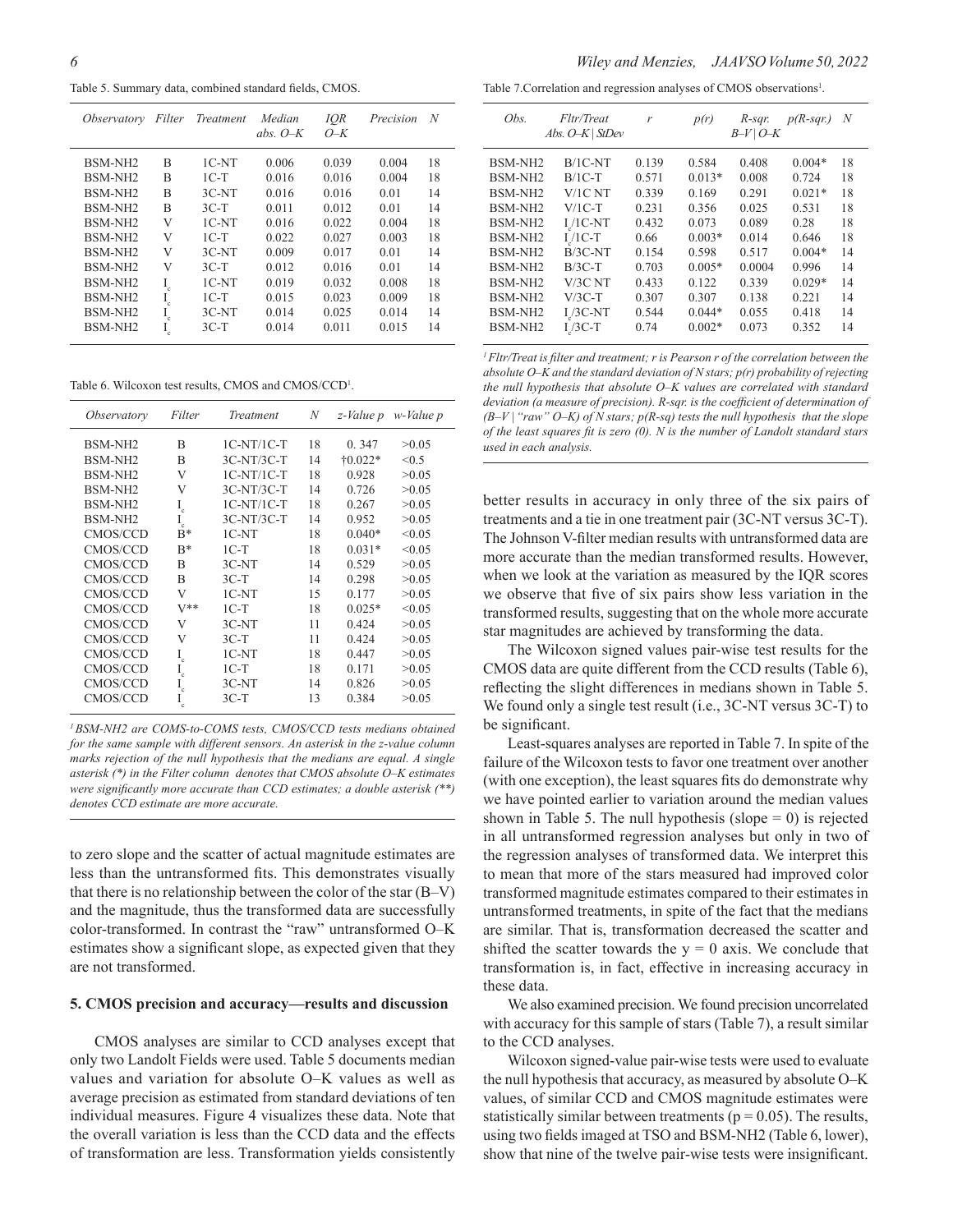

Figure 3. Regression analyses of color (B–V) and raw OK values (O–K) of transformed and untransformed analysis of Landolt standard stars for the Johnson B filter taken at the Tigh Speuran Observatory (TSO). In each case blue circles are data points and blue lines are least squares fit to data of nontransformed data while orange circles are data points, and the orange line is the least squares fit of transformed data. (Upper plot): Analyses using one comparison star (1C-NT blue, 1C-T orange). (Lower plot): Analyses using three comparison stars (3C-NT blue, 3C-T orange).



Figure 4. Boxplots of different treatments of absolute O–K values for different treatments of Landolt standard stars taken with the BSM-NH2 telescope and CMOS camera. Median values are horizonal bars with the quartile variation boxes, ranges are the vertical bars, outliers are circles.

Two of the tests (Johnson B, 1C-NT, and 1C-T) were significant with CMOS data being more accurate than CCD data. One test (Johnson V, 1C-T) was significant with CCD data being more accurate.

#### **6. Conclusions and recommendations**

Our study suggests a procedure for amateur photometrists to measure and assess the accuracy of their photometry and improve amateur photometry. Specifically, we propose that one should image Landolt Standard Fields repeatedly  $(N = 10)$  and assess Observed–Known (O–K) magnitudes for many standard stars. This procedure confirms that transformation significantly improves the accuracy of measured target magnitudes.

We identified seven conclusions from our efforts:

1. Transformation improves accuracy, especially in cases where one is forced to pick a comparison star that is different in color than the target. We did not evaluate accuracy without transformation in situations where a comparison star and target are of similar color due to the nature of the study, but it can be improved by picking a comp star as close in color as possible to the target star.

2. There are no statistical differences between single-comp and ensemble comp methods shown in this study. However, we prefer ensemble methods because they can result in statistically meaningful measurement uncertainties given three or more comps using the standard deviation of all the comparison stars. We did not evaluate whether more stars in an ensemble than used in this study would result in greater accuracy than sole use of a single comparison star.

3. CCD and CMOS cameras were equally accurate in estimating magnitude.

4. Simple tests such as the Wilcoxon tests for similarities to median values may not provide a definitive answer to the effect of transformation. Least-squares fits provide a view of the entire data set and are more definitive.

5. Accuracy and precision are uncorrelated given adequate signal to noise ratios of targets and comparison stars. Precision (random error) uncertainty is not a measure of accuracy (systematic error). That said, there are many research programs for which precision is of upmost importance and accuracy is of secondary importance.

6. For variables with long periods compared to the imaging cadence, the most direct way to measure precision is to compute the mean and standard deviation of the magnitudes of a short time series of 4-10 images and report the mean as the calculated magnitude and standard deviation as the uncertainty (precision).

7. Directly measuring the accuracy of a variable is not possible. One can, of course, measure the fit of the observation to a model (O–C analysis), but this is different from accuracy as used in this study. Rather, one can do O–K analysis on the check star(s) that stand as secondary standards in the analysis or rely on the standard deviation of the ensemble variation.

### **7. Acknowledgements**

This study would not have been possible without the resources of the American Association of Variable Star Observers, including catalogs of Standard Star photometry and charts, the AAVSO Bright Star Monitor Network, and the APASS catalog (Henden *et al.* 2018). Our thanks to Pierre de Ponthière for his help with LESVEPHOTOMETRY. We thank the reviewer and editor for insightful comments and the editorial staff for their hard work.